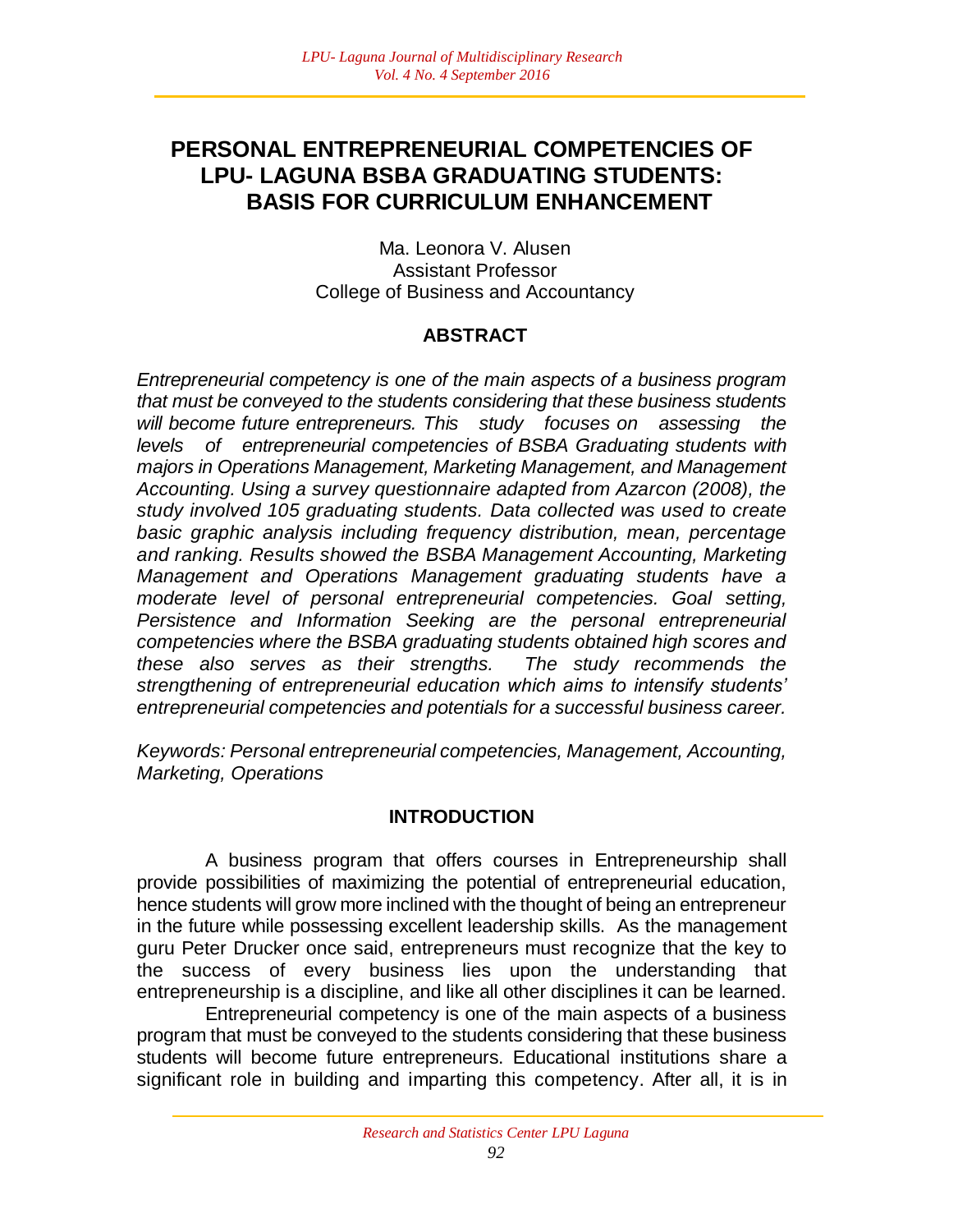school that the students are trained and become knowledgeable. It is in school where future entrepreneurs are expected to acquire the knowledge they need for their forthcoming endeavors. It is through formal education that students prepare themselves to become successful practicing entrepreneurs.

In general, this study focuses on assessing the levels of entrepreneurial competencies of BSBA Graduating students with majors in Operations Management, Marketing Management, and Management Accounting. The assessment has been made along the following entrepreneurial competencies: Opportunity Seeking, Persistence, Commitment to Work Contract, Demand for Quality and Efficiency, Risk-taking, Goal Setting, Information Seeking, Systematic Planning and Monitoring, Persuasion, and Self-Confidence. The study compares the competency levels of the three aforementioned programs and from the results, the researcher proposes recommendations geared toward strengthening the BSBA curriculum that would enhance the entrepreneurial competencies of the future BSBA students

#### **Review of Literature**

Entrepreneurship plays a vital aspect modern economics as it facilitates not only innovation but job creation and national prosperity as well. The growth and development of enterprises and small businesses are seen as tantamount with economic advancement. Entrepreneurship is not just an accumulation of relevant knowledge, skills and attitude. Instead, it is envisioned as a continuous learning and conceptualized in terms of the unceasing progress of an individual's key entrepreneurial capabilities (Oganisjana, 2012).

Entrepreneurship is defined as identifying new business opportunities and mobilizing economic resources to initiate a new business or redevelop an existing business while facing conditions of risks and uncertainties for the purpose of making profits under private ownership (Adenutsi 2009).

Entrepreneurship is the ability of individuals to know what kind of products and services are needed and shall be delivered to the right people and place, at the right time and price. It is a process of changing ideas into a business, a commercial activity engaged in as a means of livelihood. An entrepreneur is the one who organizes, manages, and shoulders the uncertainties of a business enterprise. Opportunities for establishing businesses exist at all times since no one is able to produce all the products and services he needs for his everyday life (Ditablan & Abad, 2009). Therefore, entrepreneurship is irrefutably one of the central sources of income since it creates new jobs and helps in the economic growth of a nation.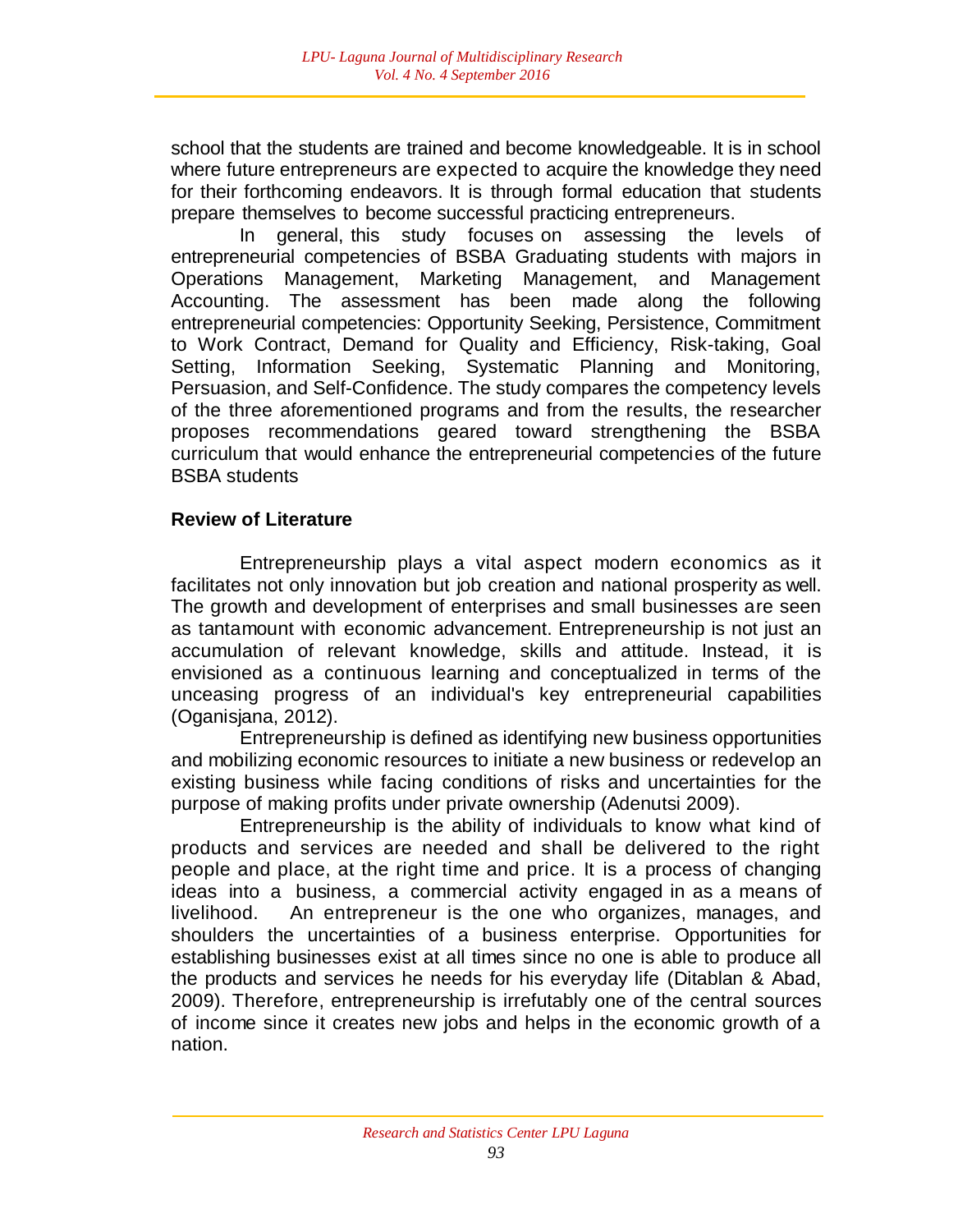#### **The Benefits of Entrepreneurship**

Entrepreneurs are bosses on their own. Decision-making lies in their hands. They choose whom to deal business with and what business to do. They decide about almost everything including working hours, salary and leisure. Being an entrepreneur can be more financially rewarding than working for someone else. It also comes with the ability of total business operation involvement—from ideas to design and creation, from sales to operations and customer feedback. Entrepreneurs live with the prestige of being the business leader. It gives an individual the opportunity to build a reputation, which can be kept or passed on to the next generation.

Entrepreneurship offers a way to support the society through business. Entrepreneurs can help the local community. Innovators contribute to humanity as a whole. Entrepreneurship is an aspect of economic progress. It involves constant innovation and changes in business structure. Thus, entrepreneurship has contributed a lot to the increase of countries output and productivity.

Innovation and creativity are two of the most important aspects of entrepreneurship. Producing new goods or services for the market is a must for it does not only fulfill human needs but also stimulates future investment interest in the ventures being created. More ventures being created is equal to new jobs being produced, hence reducing the unemployment rate. This will create and promote wealth distribution.

As explained above, entrepreneurship helps the economy by bringing profit and offering wide business opportunities for many individuals. This may not be the main reason why entrepreneurs choose to enter business ventures but it plays a major role in our economy. A new enterprise can help boost the economy by providing new products and jobs. This also applies to the spending power of the customers that goes directly to the enterprise. Without entrepreneurs, our economy may not benefit from the growing impact of added businesses and ideas. Furthermore, creating a new business can be rewarding. The bosses are the entrepreneurs themselves. They have more control over their working hours and schedules than they would have if they worked for someone else. If they cannot find a job they want, they can go into business and create one. For example, if they happen to have a new idea about a particular product or service and they believe that others will be interested in it, then they can create it themselves. They can be able to create profit and even save some money for future use. This is one of the benefits of being creative and doing what they enjoy.

Moreover, in 2010, 187 million women are involved in creating and operating enterprises, which means, almost 42% of entrepreneurs around the world are women. Although women often have a number of parental duties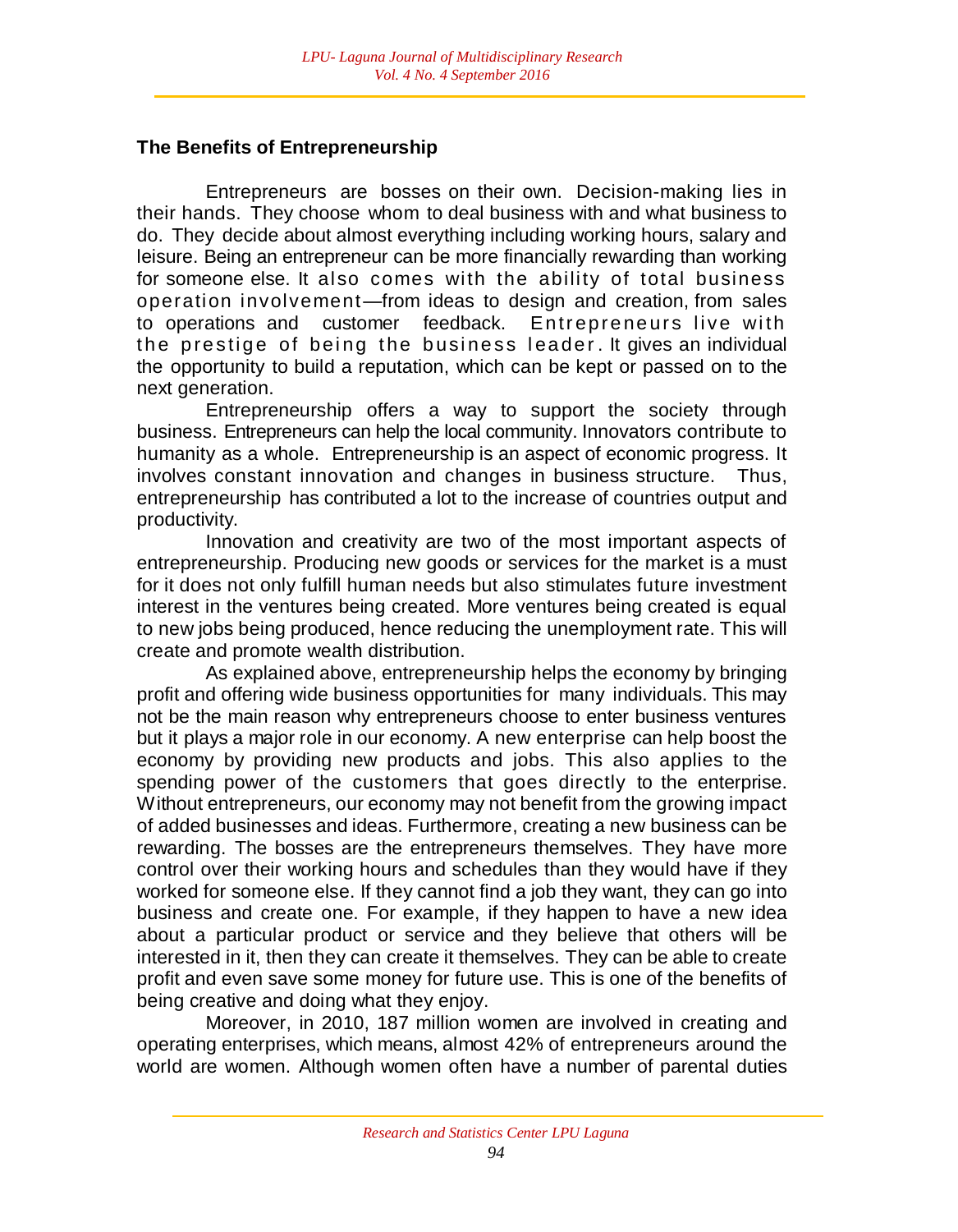and inflexible household obligations, they still try to effectively combine and maintain the balance between running a business and running a home. Likewise, women to date are not just wallflowers, in fact, they serve as an important catalyst for economic progress to every country. They have the leading role in generating fruitful work, thus, achieving gender equality and reducing poverty (De Vita 2013).

#### **Personal Entrepreneurial Competency**

Competency among entrepreneurs plays a critical role in achieving excellent performance to ensure a continuous growth and success of a business amongst competitive enterprise environment. During the past few decades, the importance of entrepreneurial competency and the human factor played by the entrepreneur himself have constantly increased. The entrepreneur is the one who shoulders both the risk and success of a business and the standard needed to carry on his business successfully is called his competency.

To be able to outline the attitude and behavior of entrepreneurs, a set of qualities has been created and developed by a behavioral scientist and is collectively called as Personal Entrepreneurial Competencies (PEC's). McClelland, the researcher, categorizes 14 personal entrepreneurial competencies characterizing the behavior of a successful entrepreneur. The study also found out that the PEC surpasses both culture and continent. A lot of studies have been made to characterize entrepreneurial personalities and even though there is no particular set of traits that can assure success, some identified behaviors are found common in most successful entrepreneurs. A well-known research on human behavior is done by McClelland and McBer and is able to identify 10 behavioral patterns grouped into three general clusters: the achievement, planning, and power clusters. The entrepreneurial qualities, more known as the Personal Entrepreneurial Competencies (PECs) are as follows: (1) Opportunity Seeking, (2) Persistence, (3) Commitment to Work Contract, (4) Risk-taking, (5) Demand for Efficiency and Quality, (6) Goal Setting, (7) Information Seeking, (8) Systematic Planning and Monitoring, (9) Persuasion and Networking, (10) Self-Confidence. These PEC's are considered correlated to entrepreneurial skills. PEC's are transformed into actions by individuals and do not remain as mere passive traits.

Opportunity is a chance to do something; it is a situation or time in which you are able to do something you always wanted to do. *Opportunity Seeking* is being active in finding openings in the environment which can be used in different ways to start a business, to create a new market or to improve business operations. Furthermore, opportunity seeking is what enables an entrepreneur to act and grab new business opportunities even in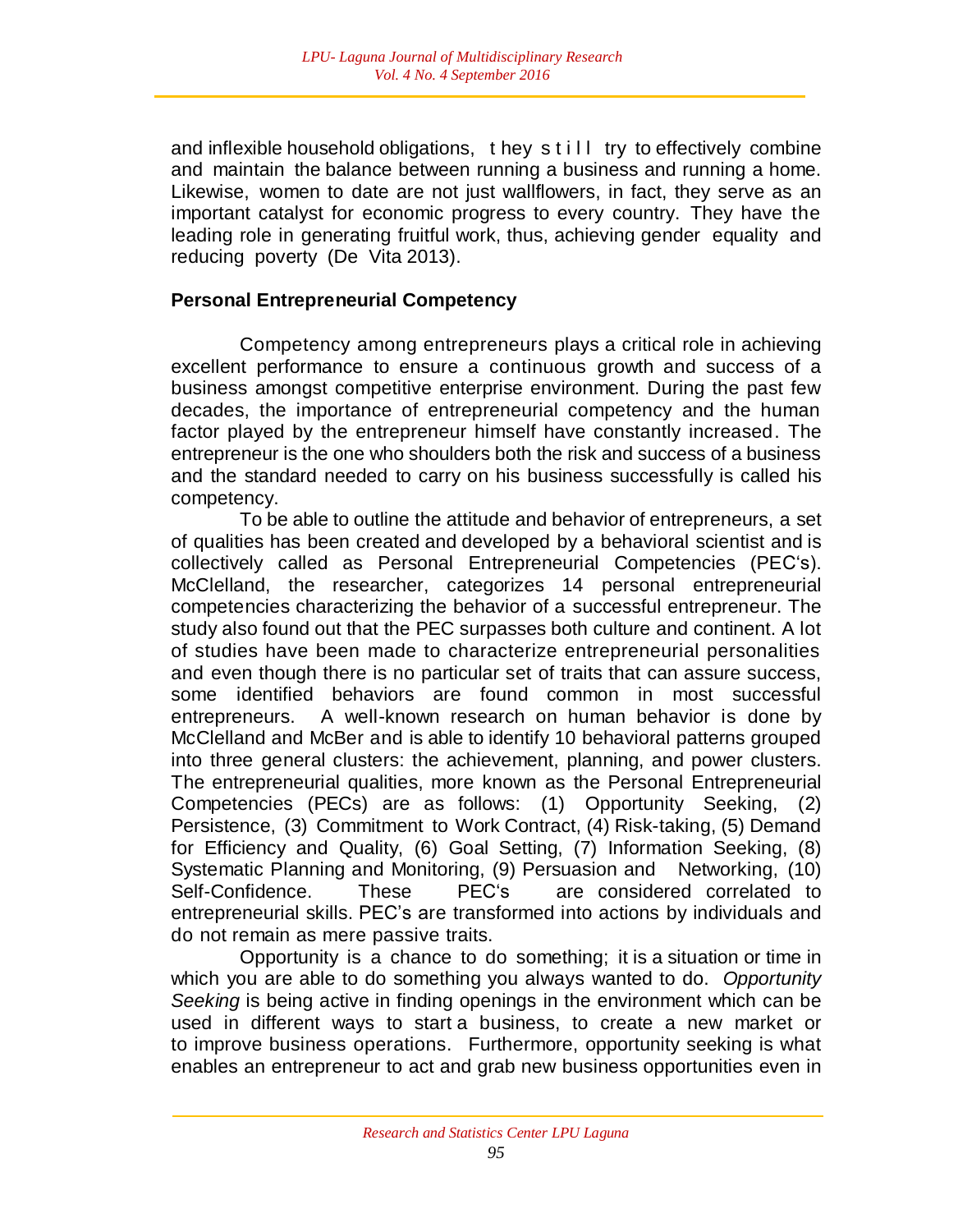the most problematic and hopeless situations. For example, an entrepreneur went to a developing village. He easily identified the goods and services that might be helpful to the villagers. He thought of creating a retail store and a service shop. He is able to grab an unusual opportunity through his diligent characteristic. He is an opportunity seeker.

*Persistence* is doing something continuously even though other people say that you will not succeed or that you are just wasting your time and effort. It is doing something over and over again until you get what you think you deserve. It means standing up straight and not giving up even during the hardest times when you are trying to do something new or something difficult.

*Commitment* is the state of giving much time and attention to something because you believe it is right and important. Commitment comes with a personal value, it is what a person truly believes in and is often considered as very important. For a personal value, someone will be willing to make sacrifices just to be able to uphold or keep it. Although for some, commitment is not a value, others still believe that keeping one's commitment is a value and shall not be taken lightly. In terms of being committed to work, once a person accepts a job, he should agree to take full responsibility and have the job done efficiently to create a delighted customer. Being able to meet the deadline is very important. Failure to do so may create a negative impact to the company. One must know that big achievement does not come in a blink of an eye.

*Risk-taking* means taking the chances to do something which is out of your comfort zone. It may also imply doing something that can result in anything unpleasant or dangerous. There are three kinds of risk-taking behaviors and these are the following: (a) High risk-taking – doing something risky without even checking what are the possible results of such action and without calculating the probable losses that  $max$  be i n c u r r e d after the action has been taken, (b) Low risk-taking – almost not taking any risk or avoiding anything difficult or anything which may have unpleasant or dangerous results, (c) Moderate risk-taking – carefully calculating all the chances before doing something difficult or something which may have unpleasant or dangerous results, thus reduces possible negative results by making the most out of the positive possibilities.

Entrepreneurs must see themselves as businessmen and not gamblers. They should only involve themselves in well-assessed situations with good chances of success. They should look at different alternative solutions to problems and must know whether or not the benefit of such risk is greater than its cost (Calvin, 2008).

*Demand for efficiency and quality*, a good entrepreneur demands quality and efficiency not only from himself but also from her workers and suppliers. A successful entrepreneur demands quality standards and cannot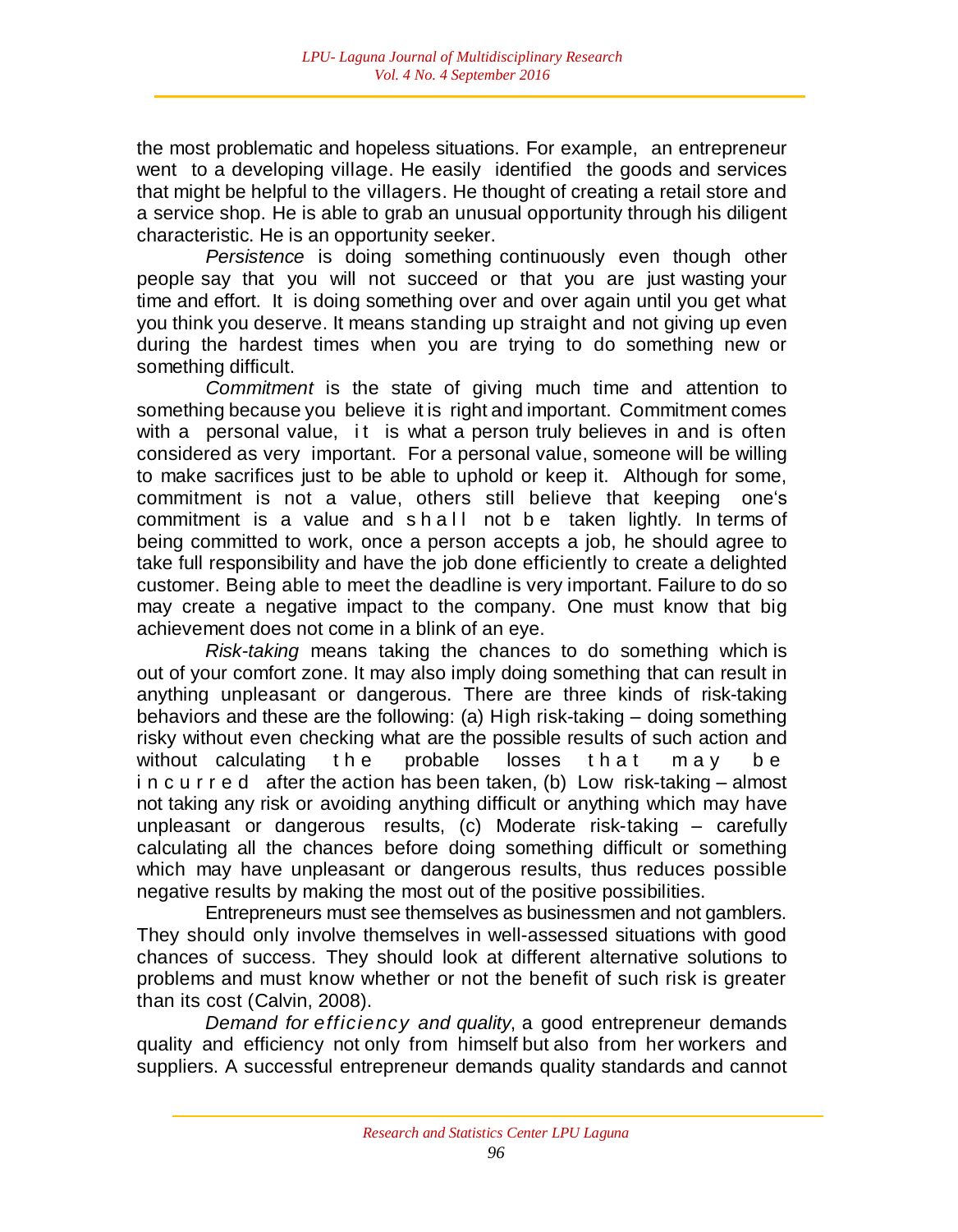stand a bad performance from people he is working with. This makes an assurance that he is giving quality products and the best services to his customers and that equates to a good business. Quality is the standard customers seek when buying a product or receiving a service—it is the level of work that is acceptable in the market.

Efficiency, on the other hand, is the ability of an entrepreneur and its staffs to work well without errors or without wasting time, money and energy. Having demands for efficiency and quality is a normal occurrence in any business. This only means that most entrepreneurs attempt to do things in an improved manner, be it faster, better or cheaper. They often set a high standard of excellence to fulfill the needs of the customers (Davis, 2010).

*Information Seeking* is the behavior of gathering information from relevant sources. The gathered information is critical to the formulation of different business strategies. Information-seeking means an entrepreneur must always be ready to seek useful information from persons related to his business including clients, suppliers, and competitors through contacts or information networks. He must also be open to the idea of expert consultation for business and technical assistance. Feedback is important for him; he seeks direct response for his performance and only acknowledges accurate and relevant data on the information he gets. Entrepreneurs often deal with a variety of changes, take notes on any management weaknesses and try to find immediate feedback on their performance (Calvin, 2008).

A person with a high goal-setting ability is genuinely realistic. He plans his every action and carefully makes decisions based on where he wants to go. His visions are attainable and can inspire his drive in making his goals come to life. He is competitive in a positive way and loves the idea of winning through hard work and perseverance. For him, achievement is everything that keeps his burning passion alive.

A person with self-confidence has a solid self-belief. He trusts his own skills and embraces his own imperfections. His self-awareness and faith in his personal ability makes it easier for him to complete any task or activity.

Depositorio (2011) recognizes that due to the lack of a reliable and more superior entrepreneurial competency measurement instruments, the PEC questionnaire has become handy and is now widely used in determining the PEC levels of current entrepreneurs, inventors, and even students. Interpretation of PEC scores are as follows: 19 and up = strong, 16 to 18 = moderate, and 15 and below  $=$  weak.

Di Zhang & Bruning (2011) studied about the characteristics and orientation of entrepreneurs in Canada. They found out that entrepreneurs' reaction to external changes is not mechanically done. Entrepreneur's way of seeking and handling information and their strategic formulation is partially influenced by their unique personal characteristics. Entrepreneurs can utilize their human capital in their own ways.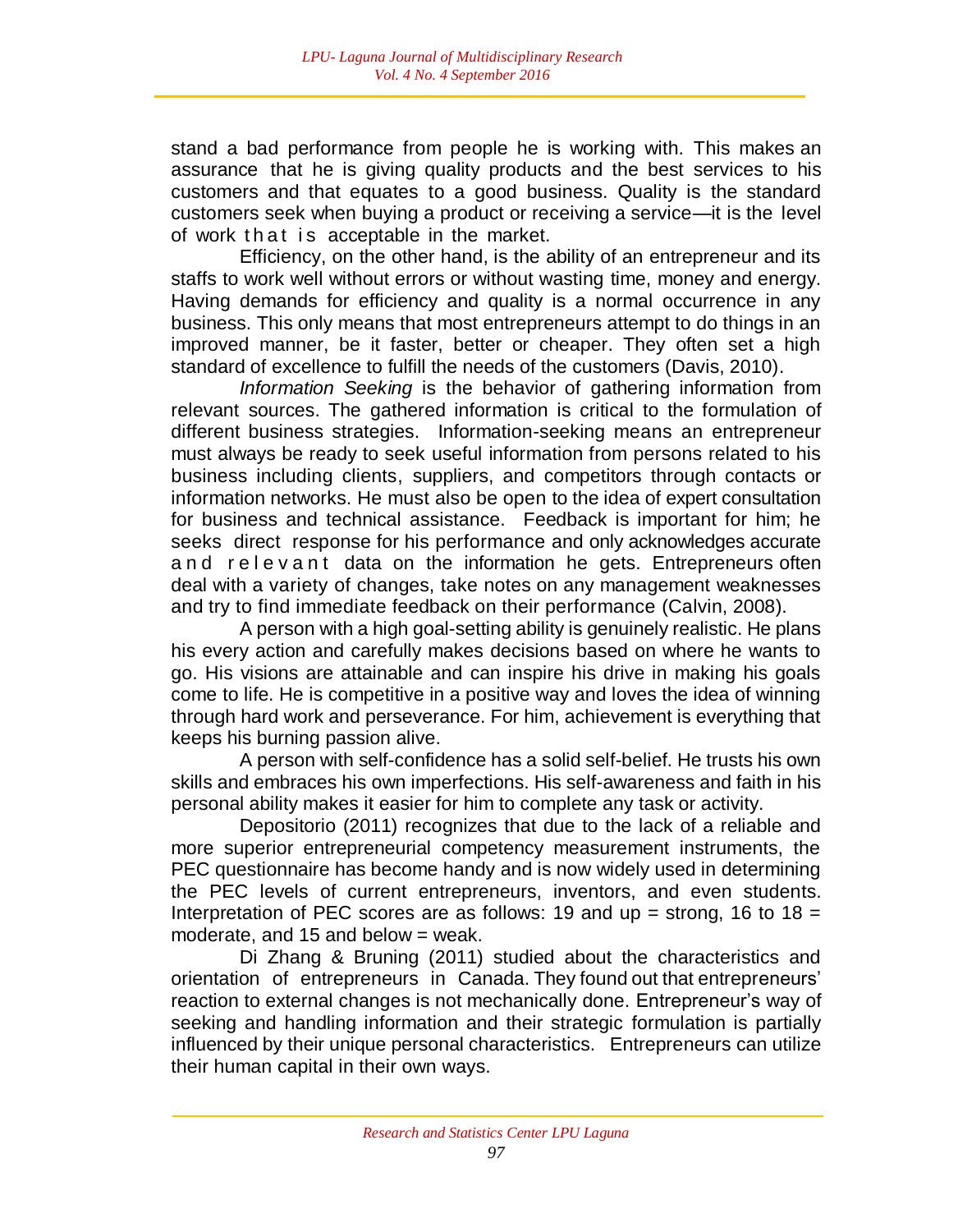Olakitan and Ayobami (2011) make an interpretation on how personality affects an entrepreneur's success. In the study, three factors are examined and these are—gender, control and behavior of an entrepreneur when taking risks. The results interpreted that: (1.) there is no significant effect on entrepreneurial success between risk-taking behavior and locus of control, (2.) this also applies to risk-taking behavior and entrepreneurial success, no significant difference was recorded, (3.) a substantial variance exist between locus of control and success, (4). gender difference doesn't have a huge impact on entrepreneurial success, (5.) locus of control and risk-taking behavior cannot mutually determine success. Based on the findings, entrepreneurs are encouraged to know more about their personality since it can help in determining whether an enterprise will be successful or not.

On the other hand, the study of Bautista, Barlis, & Nazario (2007) focused on the levels of entrepreneurial competencies of entrepreneurs from Dagupan, Baguio, and San Fernando, with the inclusion of selected entrepreneurship students from Cordillera Administrative Region (CAR) in the Philippines. Competencies measured were Opportunity Seeking, Persistence, Commitment to Work Contract, Demand for Quality and Efficiency, Risk-Taking, Goal Setting, Information-Seeking, Systematic Planning and Monitoring, Persuasion, and Self-Confidence. Opportunity seeking, risk-taking, and self-confidence are the students' weaknesses based on the study, while entrepreneurs' weakest competency is risk-taking. Generally, differences in school, age, gender and year do not significantly affect the abilities of students. The study's recommendation includes the review of each university's curriculum so as to enhance the ability of the students when seeking opportunities, taking risks and building confidence. It can promote entrepreneurship through internship programs, ocular visits, seminars or symposiums, contests or exhibits.

The study of Depositorio, Aquino and Feliciano (2011) showed that technology developers and students in UP Los Banos, Laguna have substantial differences from current technopreneurs in terms of competencies on opportunity seeking, risk-taking and self-confidence. Lack of communication and cooperation skills amongst the involved parties are observed. Furthermore, students majoring in food service and animal service significantly vary from the technopreneurs in terms of persistence and methodical planning and monitoring.

In a research made by Resurreccion (2012), women entrepreneurs from the rural area were found to be great in terms of setting their goals, seeking relevant data, planning systematically and monitoring. They possessed all other competencies in moderation. However, most of these entrepreneurs tend to be weak in competencies involving risks, persuasion and networking.

Findings of the research of Karunanithy (2013) revealed that the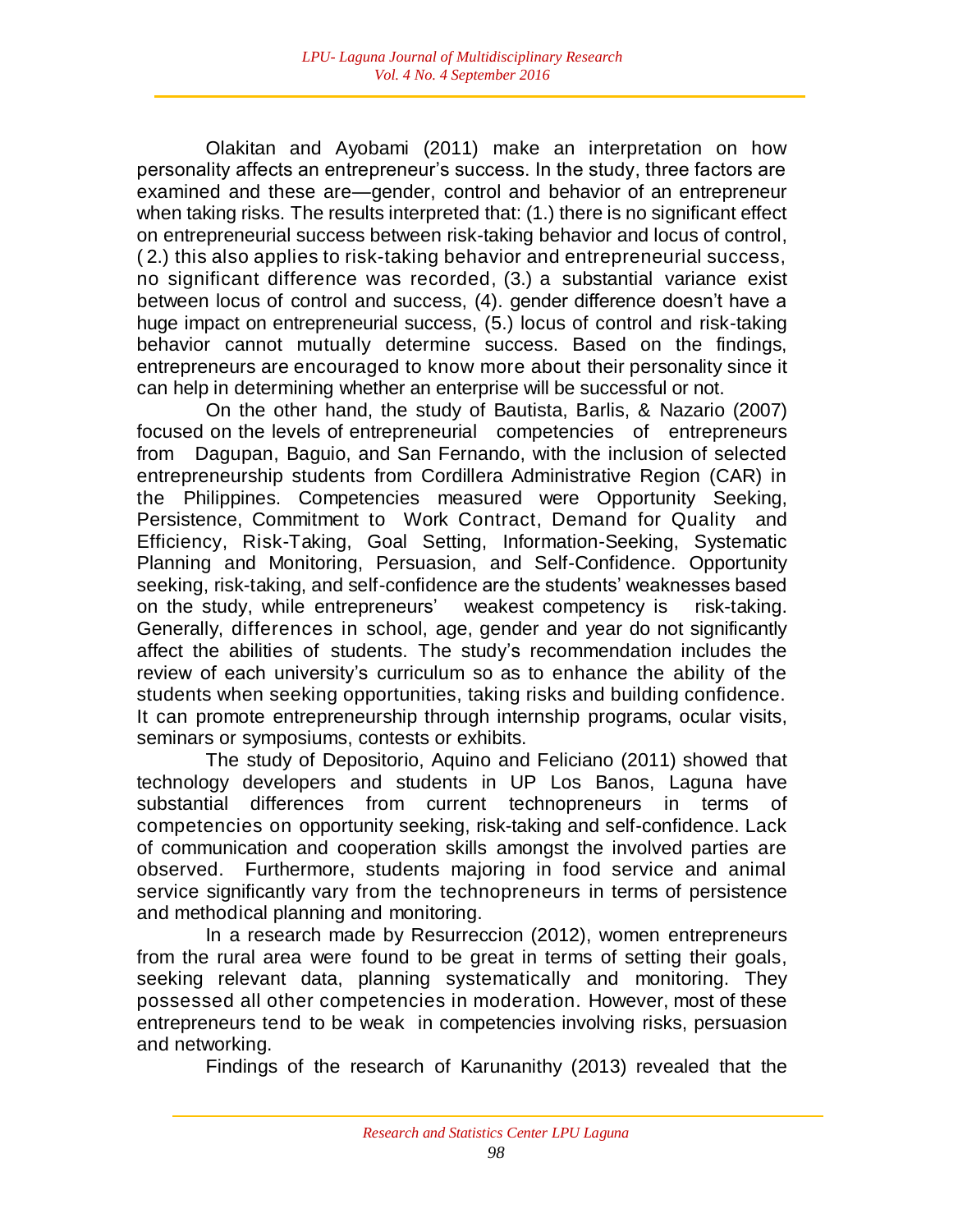planning competency is the main basis of business development of small enterprises in Kandy District. It also confirmed that a direct connection exists between the characteristics of an entrepreneur and the growth of an enterprise. Another important finding is that the achievement and power competencies had a low involvement with business development. Other factors may be more influential including personal background, support from different institutions, trade policies, ecological factors, infrastructures and etc.

The study of Li (2009) confirmed that entrepreneurs normally possess an advanced level of entrepreneurial competencies than non-entrepreneurs, and both can be categorized based on their competency level. These findings imply that entrepreneurs can be more capable than non-entrepreneurs in terms of competency.

### **Objectives**

The study aims to determine the demographic profile of the respondents in terms of age, gender and program; determine the personal entrepreneurial competencies of BSBA graduating students major in Operations Management, Marketing Management, and Management Accounting; analyze if there is a significant difference among the personal entrepreneurial competencies of BSBA graduating students when grouped according to their program; and propose an action plan for BSBA curriculum enhancement.

#### **METHODOLOGY**

The respondents of the study are senior business students who are expected to graduate by April 2016. A total of 105 graduating students answered the questionnaire. A survey questionnaire was used as the main data gathering instrument. The questionnaire is composed of 55 questions that identify a person's capability to engage in an entrepreneurial venture. The questionnaire was adapted from the original by Management Systems International and McBer and Company, cited by Azarcon, Ernie Roy S. (2008). The questionnaire measures the degree of how a person possessed the following traits: opportunity seeking, persistence, commitment to work contract, demand for quality and efficiency, risk-taking, goal setting, information seeking, systematic planning, persuasion and networking and self-confidence. PEC scores were calculated after obtaining the respondents' scale ratings. The score per PEC trait was computed by adding a constant (6). Data collected was used to create basic graphic analysis including frequency distribution, mean, percentage and ranking.

It followed the interpretation of PEC scores used by Depositorio,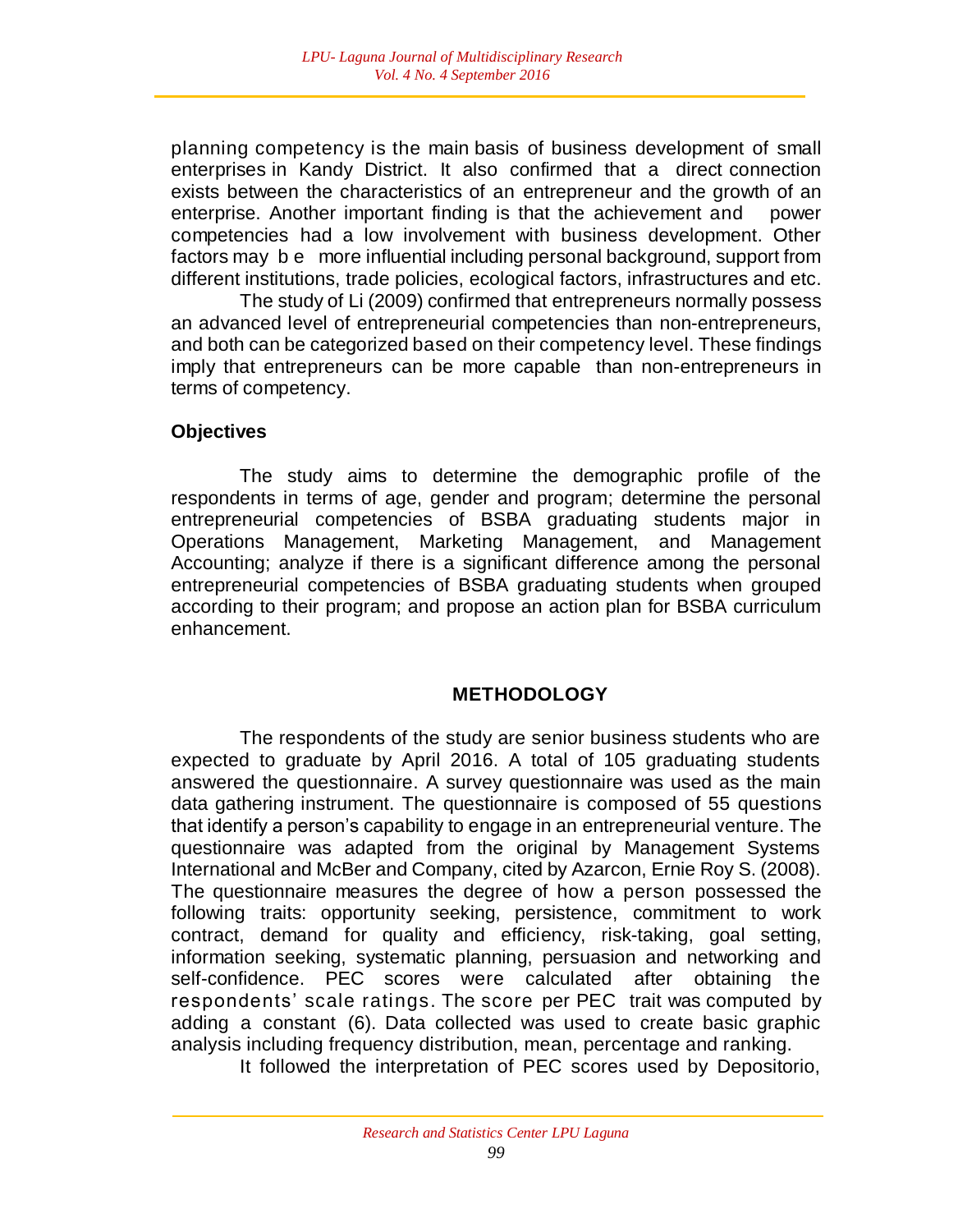Aquino and Feliciano (2011): 19 and up = strong, 16 to 18 = moderate, and 15 and below  $=$  weak.

# **RESULTS AND DISCUSSION**

Table 1 shows the personal demographic profile of students, the total number of respondents is 105. Out of the 105 respondents, 38 are BSBA Management Accounting, 52 are BSBA Marketing Management and 15 are Operations Management. The majority of the respondents are 19 years old. Across the BSBA program, there were more females than male respondents with the female comprising 57% and male 43% of the sample.

Table 1 Demographic profile of BSBA Management Accounting, Marketing Management and Operations Management Graduating Students

| <b>BSBA Programs</b> |                 |                 |                 |
|----------------------|-----------------|-----------------|-----------------|
| Variable             | BSBA-MA<br>n=38 | BSBA-MM<br>n=52 | BSBA-OM<br>n=15 |
| Age                  |                 |                 |                 |
| 18 years old         | 3               |                 |                 |
| 19 years old         | 29              | 27              | 10              |
| 20 years old         | 6               | 18              | 5               |
| Gender               |                 |                 |                 |
| Male                 | 4               | 33              | 8               |
| Female               | 34              | 19              |                 |
|                      |                 |                 |                 |

Table 2 summarizes the mean scores, interpretation and ranking of the Personal Entrepreneurial Competency Scores of BSBA Management Accounting students. In general, the BSBA Management Accounting students were found to be moderate in Opportunity Seeking, Persistence, Commitment to Work Contract, Demand for Quality and Efficiency, Risk-taking, Systematic Planning and Monitoring and Self-Confidence.

They are found to be strong on Goal Setting and Information Seeking, but weak on Persuasion and Networking.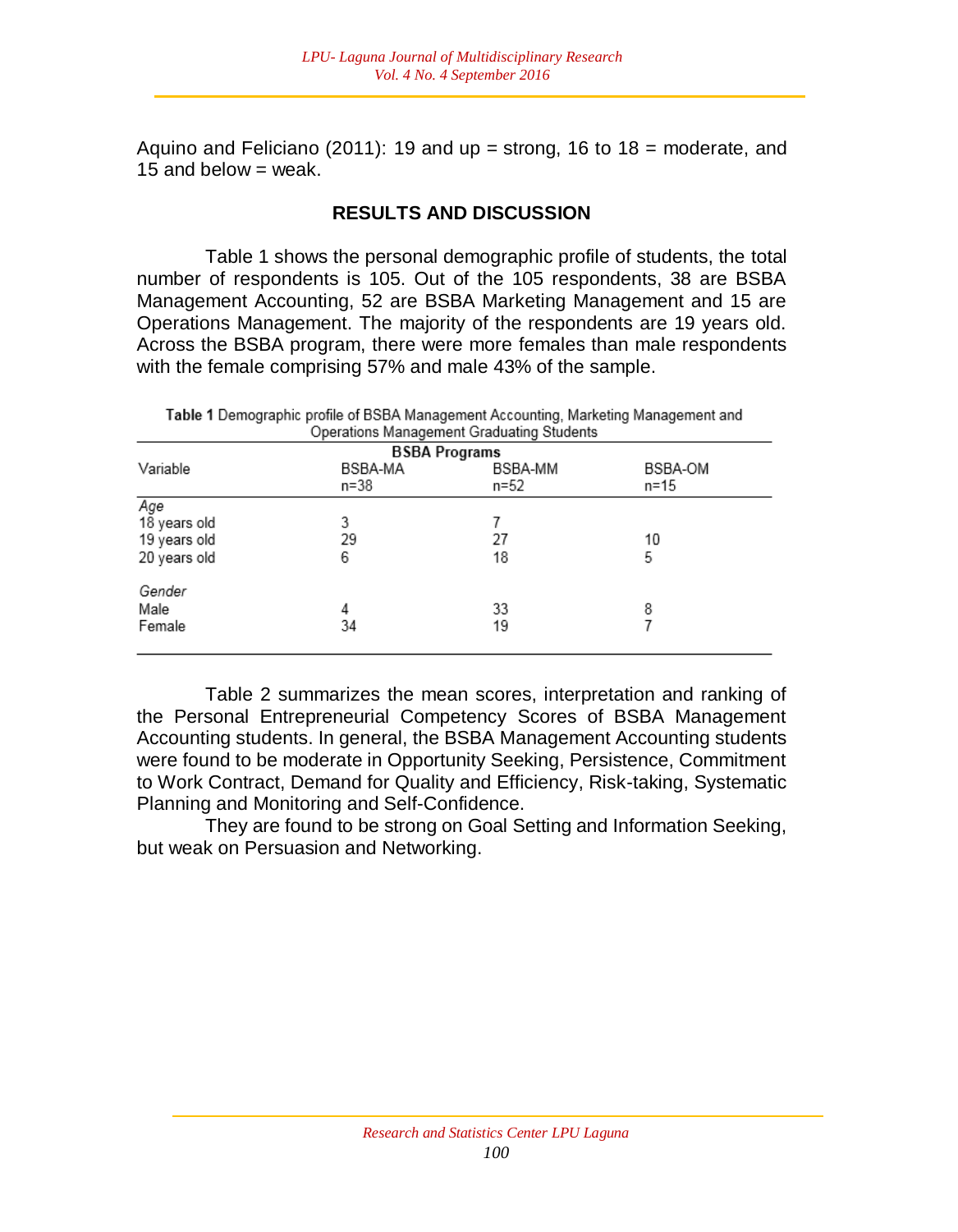| Personal Entrepreneurial<br>Competencies (PEC)                                                       | Mean Scores             | Interpretation                   | Ranking     |
|------------------------------------------------------------------------------------------------------|-------------------------|----------------------------------|-------------|
| Opportunity Seeking<br>Persistence<br>Commitment to Work<br>Contract                                 | 17.28<br>18.23<br>17.92 | Moderate<br>Moderate<br>Moderate | 7<br>3<br>5 |
| Demand for Quality and<br>Efficiency                                                                 | 16.15                   | Moderate                         | 9           |
| Risk-Taking                                                                                          | 16.39                   | Moderate                         | 8           |
| Goal Setting                                                                                         | 20.81                   | Strong                           | 1           |
| Information Seeking                                                                                  | 19.30                   | Strong                           | 2           |
| Systematic Planning and<br>Monitoring                                                                | 18.15                   | Moderate                         | 4           |
| Persuasion and<br>Networking                                                                         | 15.94                   | Weak                             | 10          |
| Self-Confidence<br>Note PEC Level- 19 and above (Strong) 16 to 18 (Moderate) and 15 and below (Weak) | 17.58                   | Moderate                         | 6           |

| Table 2. Summary of the Personal Entrepreneurial Competencies Scores of |  |
|-------------------------------------------------------------------------|--|
| BSBA Management Accounting Students                                     |  |

Table 3 summarizes the mean scores, interpretation and ranking of the Personal Entrepreneurial Competency Scores of BSBA Marketing Management students. In general, the BSBA Marketing Management students were found to be moderate in Opportunity Seeking, Persistence, Commitment to Work Contract, Demand for Quality and Efficiency, Information Seeking and Self-Confidence.

They are found to be strong on Goal Setting, but weak on Risk-taking and Persuasion and Networking.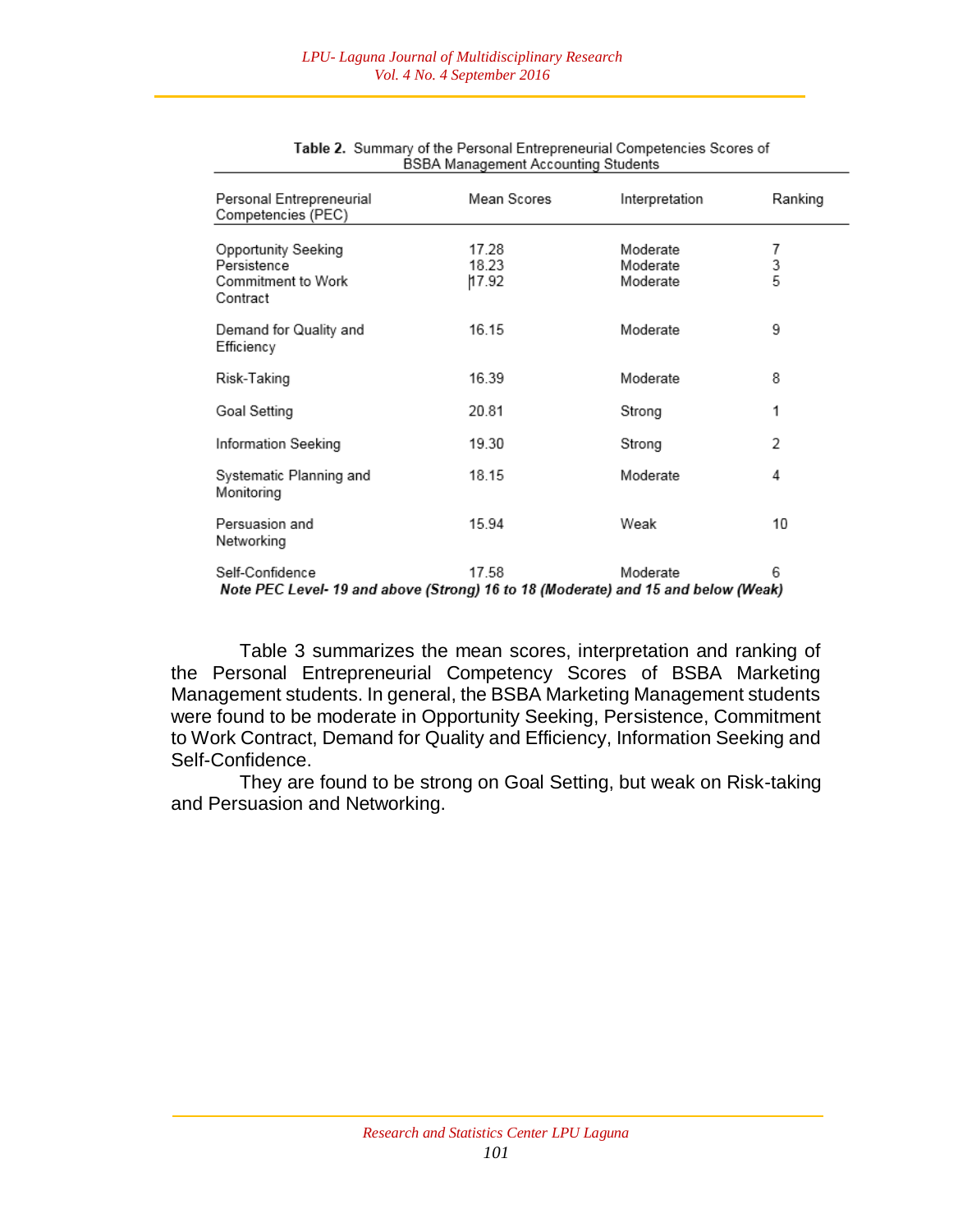|                                                | Mean Scores |                |               |
|------------------------------------------------|-------------|----------------|---------------|
| Personal Entrepreneurial<br>Competencies (PEC) |             | Interpretation | Ranking       |
|                                                |             |                |               |
| Opportunity Seeking                            | 17.25       | Moderate       | 7             |
| Persistence                                    | 18.57       | Moderate       |               |
| Commitment to Work<br>Contract                 | 17.60       | Moderate       | $\frac{3}{5}$ |
| Demand for Quality and<br>Efficiency           | 16.81       | Moderate       | 8             |
| Risk-Taking                                    | 15.78       | Weak           | 9             |
| Goal Setting                                   | 20.81       | Strong         | 1             |
| Information Seeking                            | 18.97       | Moderate       | 2             |
| Systematic Planning and<br>Monitoring          | 17.53       | Moderate       | 6             |
| Persuasion and<br>Networking                   | 15.69       | Weak           | 10            |

#### Table 3. Summary of the Personal Entrepreneurial Competencies Scores of BSBA Marketing Management Students

Table 4 summarizes the mean scores, interpretation and ranking of the Personal Entrepreneurial Competency Scores of BSBA Operations Management. In general, the BSBA Operations Management students were found to be moderate in Opportunity Seeking, Persistence, Commitment to Work Contract, Demand for Quality and Efficiency, Information Seeking and Self-Confidence. They are found to be strong on Goal-Setting, but weak on Risk-Taking and Persuasion and Networking.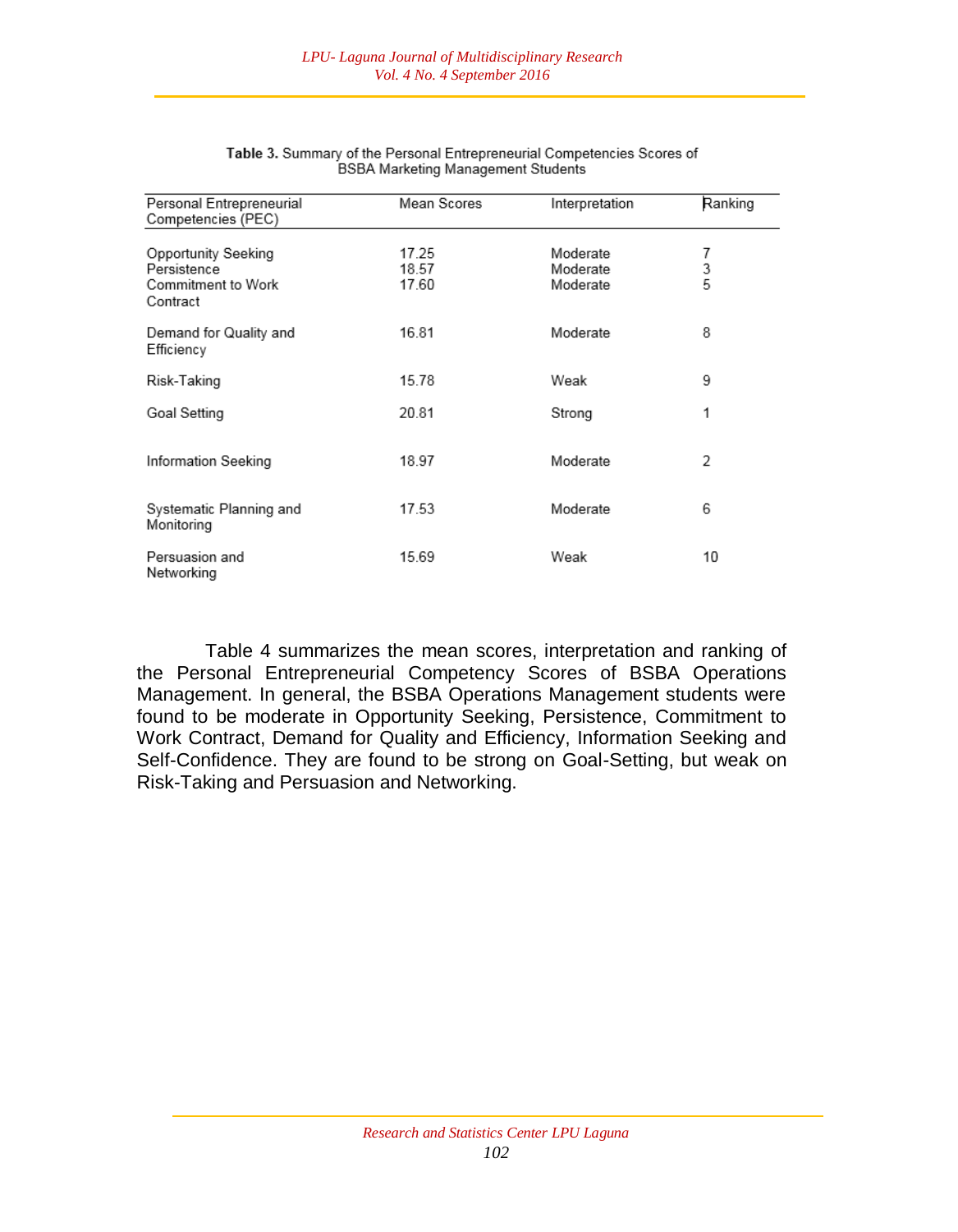| Personal Entrepreneurial<br>Competencies (PEC)                                                       | Mean Scores             | Interpretation                   | Ranking            |
|------------------------------------------------------------------------------------------------------|-------------------------|----------------------------------|--------------------|
| Opportunity Seeking<br>Persistence<br>Commitment to Work<br>Contract                                 | 17.80<br>19.40<br>18.87 | Moderate<br>Moderate<br>Moderate | 7<br>$\frac{2}{5}$ |
| Demand for Quality and<br>Efficiency                                                                 | 17.47                   | Moderate                         | 9                  |
| Risk-Taking                                                                                          | 17.80                   | Weak                             | 8                  |
| Goal Setting                                                                                         | 21.27                   | Strong                           | 1                  |
| Information Seeking                                                                                  | 19.27                   | Moderate                         | 3                  |
| Systematic Planning and<br>Monitoring                                                                | 18.53                   | Moderate                         | 6                  |
| Persuasion and<br>Networking                                                                         | 17.30                   | Weak                             | 10                 |
| Self-Confidence<br>Note PEC Level, 10 and above (Strong) 16 to 18 (Moderate) and 15 and below (Weak) | 1887                    | Moderate                         |                    |

| Table 4. Summary of the Personal Entrepreneurial Competencies Scores of |
|-------------------------------------------------------------------------|
| <b>BSBA Operations Management Students</b>                              |

'EC Level- 19 and above (Strong) 16 to 18 (Moderate) and 15 and below (Weak)

Demand for quality and self-confidence have significant differences when grouped according to their major. Based on the Post Hoc using Scheffe method, students whose major is Management Accounting differ significantly compared with the students whose major is either Operations Management or Marketing Management in terms of demand for quality. For the self-confidence competency, students whose major is Operations Management differ significantly compared with students whose major is either Management Accounting or Marketing Management.

Other competencies such as opportunity seeking, persistence, commitment, risk-taking, goal setting, information, systematic, and persuasion have no significant differences when the respondents are grouped according to their major because the resulted p-values were all greater than 0.10. This means that their level of competencies is all equal.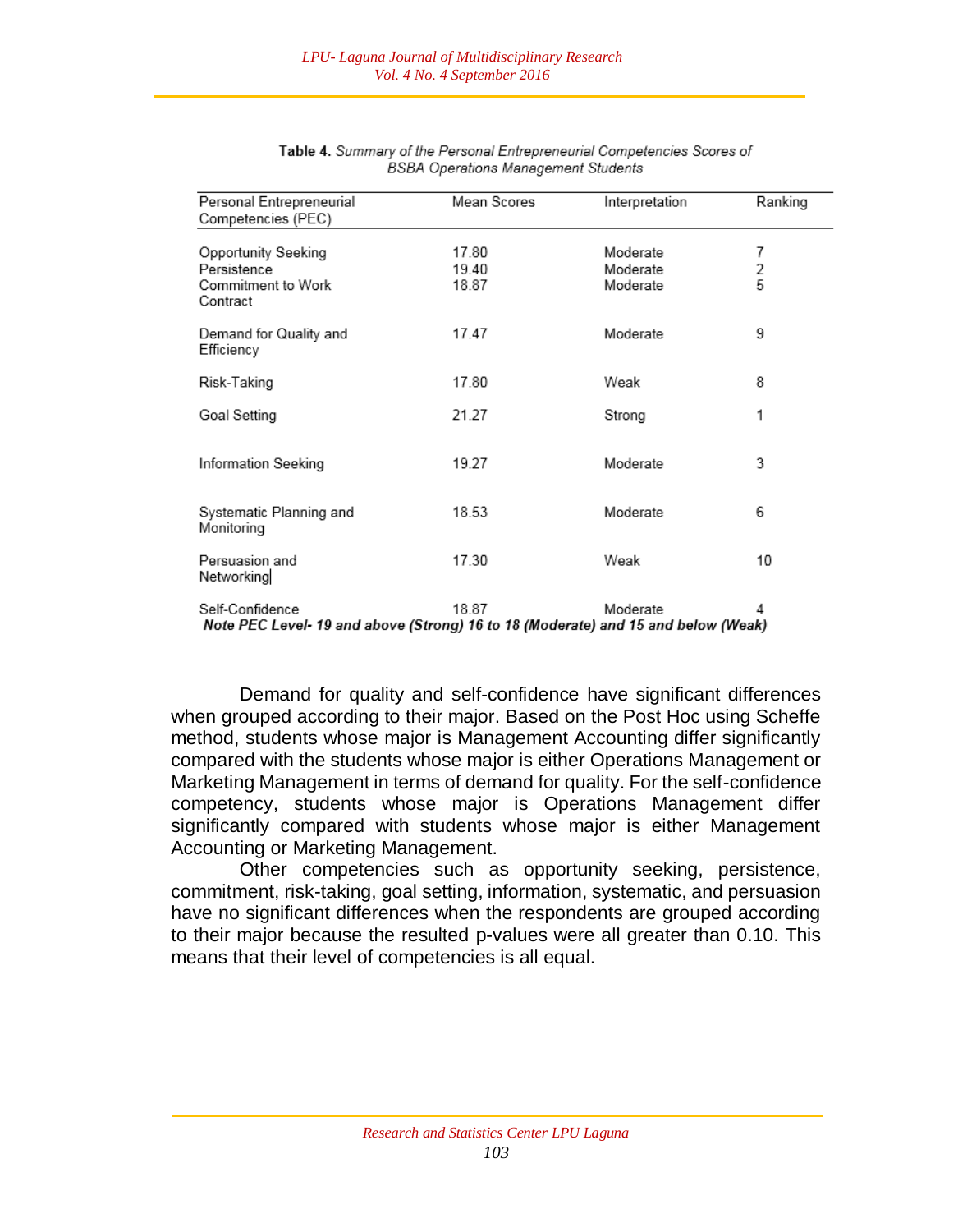# **CONCLUSION AND RECOMMENDATION**

The BSBA Management Accounting, Marketing Management and Operations Management graduating students have a moderate level of personal entrepreneurial competencies. There is an opportunity for these students to enhance their personal entrepreneurial competencies by utilizing their knowledge and continuously acquiring new business concepts LPU-Laguna. Assessing their competencies provides them awareness on the need to enhance further their competencies for them to be more competitive and facilitate their readiness towards entrepreneurship.

Goal setting, Persistence and Information Seeking are the personal entrepreneurial competencies where the BSBA graduating students obtained high scores and these also serves as their strengths. However, they should develop their competencies on Risk Taking, Demand for Quality and Persuasion as their weaknesses. This further implies that the self-efficacy of most BSBA students is weak which may somewhat be affected because they just got a moderate score in self-confidence. Additionally, the BSBA graduating students are not exposed to out-of-campus activities such as attending symposiums, seminars, trade shows conventions and conferences, hence they were constrained to increase networks prospects and may not be assertive and have low communication skills which result to their low ratings on persuasion and networking. As it is in persuasion and networking that students in the three BSBA programs consistently rated weak, the department needs to prioritize the enhancement of networking skills and also to make available networking opportunities among the students.

To improve the personal entrepreneurial competencies levels of BSBA students, it is recommended that the College of Business and Accountancy review the curriculum for the business degree that will encourage entrepreneurship and uphold more action learning, internship, and simulation of activities. The Curriculum should also add more units for entrepreneurship education as an elective. Also, the department should encourage students to organize activities that are designed to stimulate entrepreneurial mindset and conduct ocular visits to small-medium enterprises, forums, trade fair and exhibits that will develop their competencies. The study recommends the strengthening of entrepreneurial education which aims to intensify students' entrepreneurial competencies and potentials for a successful business career. It is also further recommended that the study shall be extended to other year level to determine student's level of personal entrepreneurial competencies.